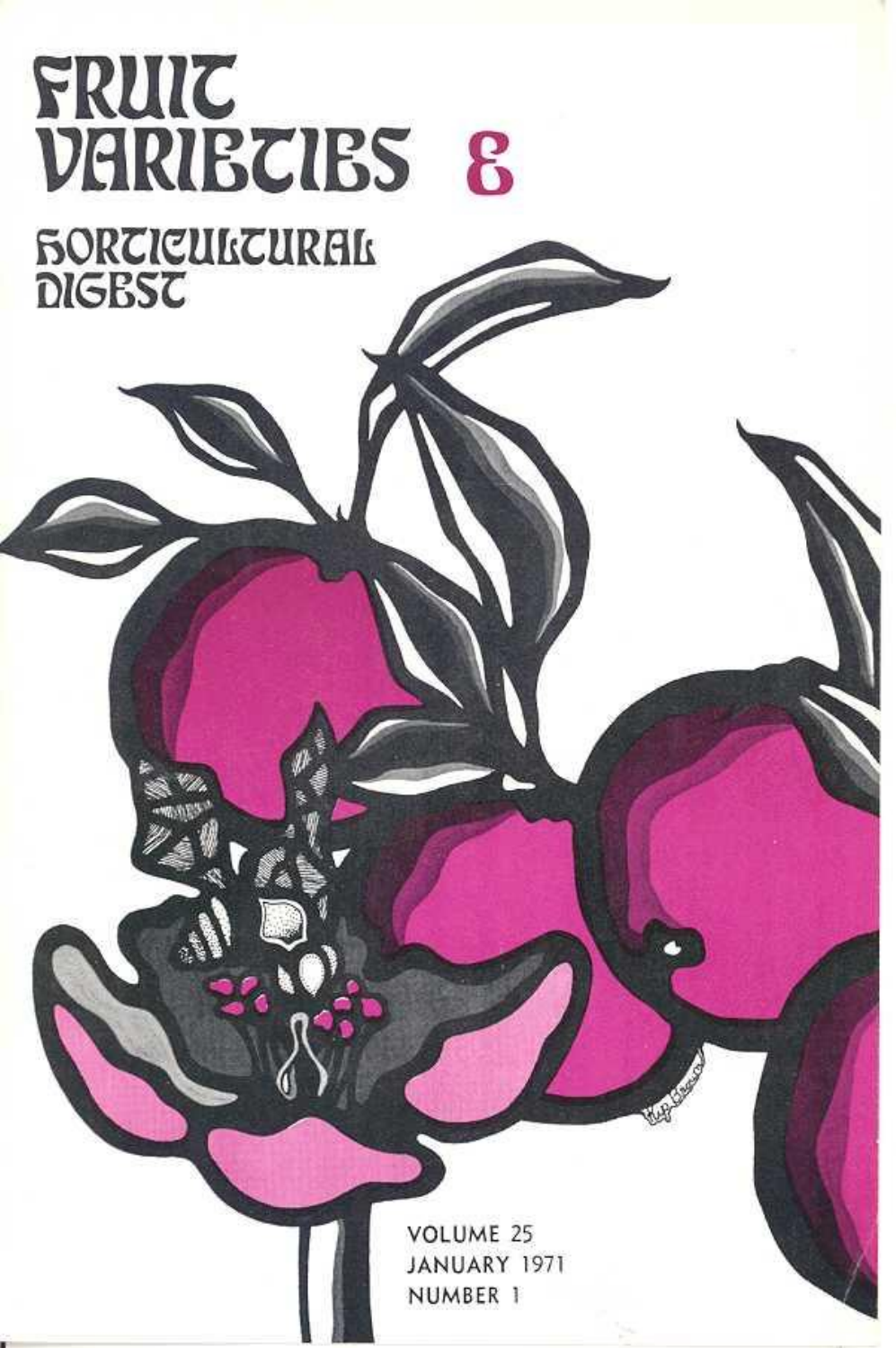Each chapter reflects considerable, careful research on the part of each of the authors, Virginia Mas (the free lance writer),  $R. P.$  Larsen,  $W.$  H. Upshall, J. B. Mowry, and E. S. Degman. Many fascinating episodes connected with the origin of each of the varieties, are revealed. Valuable lists of strains and new varieties bred from the original major varieties are tabulated by most of the authors.

The chapter on rootstocks by R. F. Carlson is a very important part of this book, since the performance of the scion variety is so strongly affected by the nature of the rootstock.

"North American Apples" is concluded very appropriately and effectively with a chapter entitled "Apple Orchards of Tomorrow," by H. A. Rollins.

This book is a "must" for the apple grower-commercial, amateur, teacher and student. Order it soon, directly from Michigan State University Press, Box 550, East Lansing, Mich. 48823.

-G. M. Kessler

## Shuksan, a New Winter Hardy Strawberry for the Pacific Northwest\*

## B. H. BARRITT, C. D. SCHWARTZE AND R. A. NORTON<sup>\*\*</sup>

is being introduced by Washington red stele infested field soils. All highly State University because it has shown resistant survivors of this test, includex-<br>exceptional winter hardiness in north- ing Shuksan, were propagated in a exceptional winter hardiness in north- ing Shuksan, were propagated -in a western Washington, where the stand- screenhouse to produce virus free ard cultivar, Northwest, frequently plants for field planting and future suffers severe mid-winter cold dam- propagation. age. Shuksan fruit has received high Greenhouse bench tests with select-<br>ratings for freezing and preserves, and ed red stele soils (unpublished) indiis adapted to fresh fruit marketing. In cate that Shuksan is resistant to red<br>field trials, it has shown a low inci- stele races A-1 and A-3. Its reaction field trials, it has shown a low incidence of fruit rot, resistance to red to other red stele races has not been stele, high tolerance to common vi- determined. ruses, good berry size and high productivity. It is suggested for trial throughout the Pacific Northwest and wherever these characteristics may be of interest.

Shuksan, formerly WSU 1239, was a seedling from the cross WSU 685 X Columbia made by C. D. Schwartze in 1962. It was selected by him in 1965 for further evaluation. Prior to field planting the cross was screened for resistance to red stele, Phytophthora fragariae, in the standard green- Fig. 1. Fruit cluster of Shuksan.

Shuksan, a new strawberry cultivar, house bench test, using a mixture of

rational red steles soils (unpublished) indi-



°Scientific paper no. 3543, College of Agriculture, Washington State University, Projects 0038 and 1742.

<sup>\*\*</sup> Assistant Horticulturist, Horticulturist (Retired) Western Washington Research and Extension Center, Puyallup, and Associate Horticuiturist and Superintendent, Northwestern Washington Research and Extension Unit, Mt. Vernon.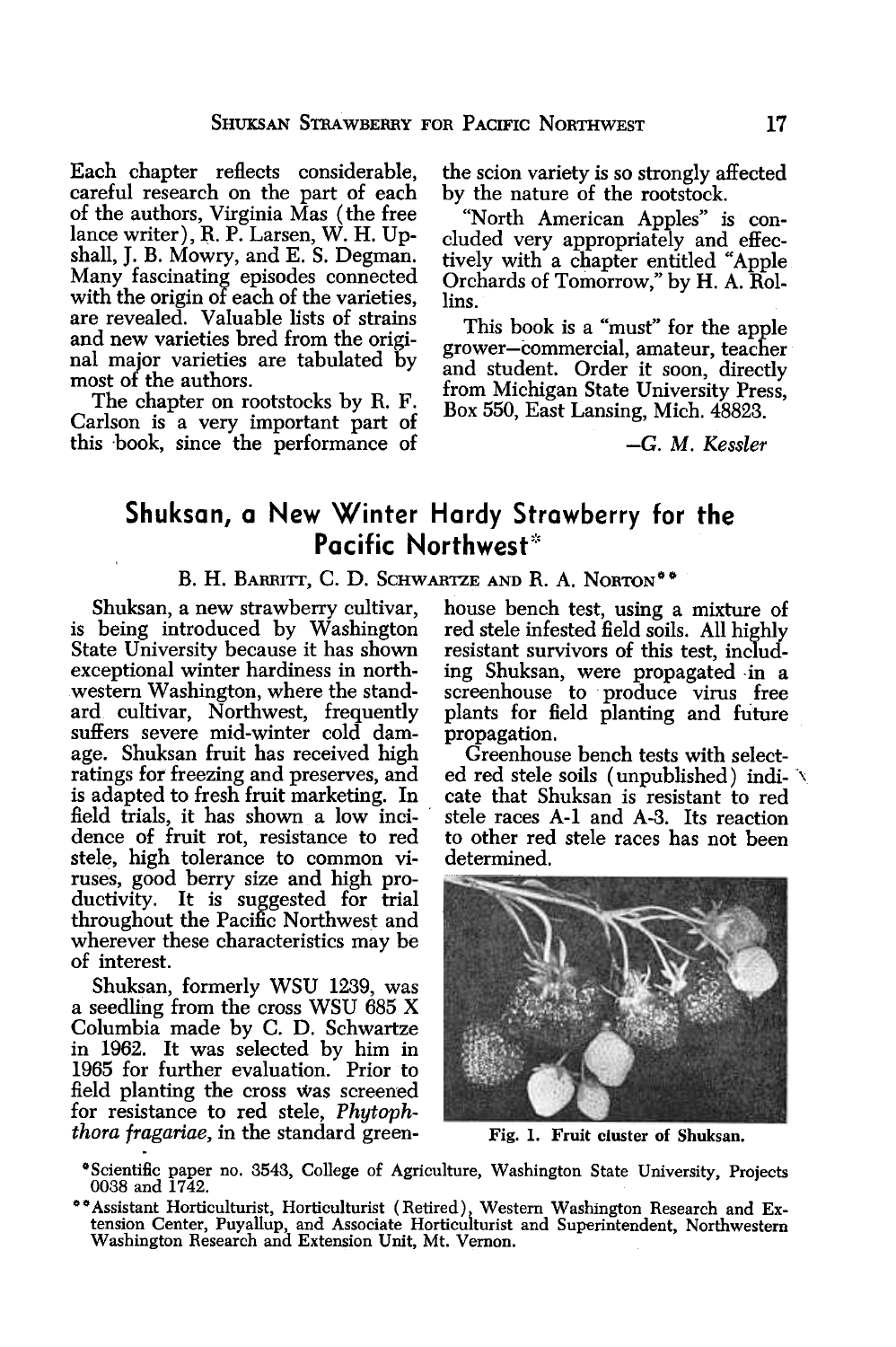

<sup>1</sup>Missionary  $\times$  Howard 17  $2$ Ettersburg 121  $\times$  Marshall <sup>3</sup>Royal Sovereign  $\times$  Howard 17  $4$ Ettersburg 121  $\times$  Wilson 5USDA-634 (Royal Sovereign  $\times$  Howard 17)  $\times$  NY-4626 (Marshall  $\times$  Howard 17)



а.,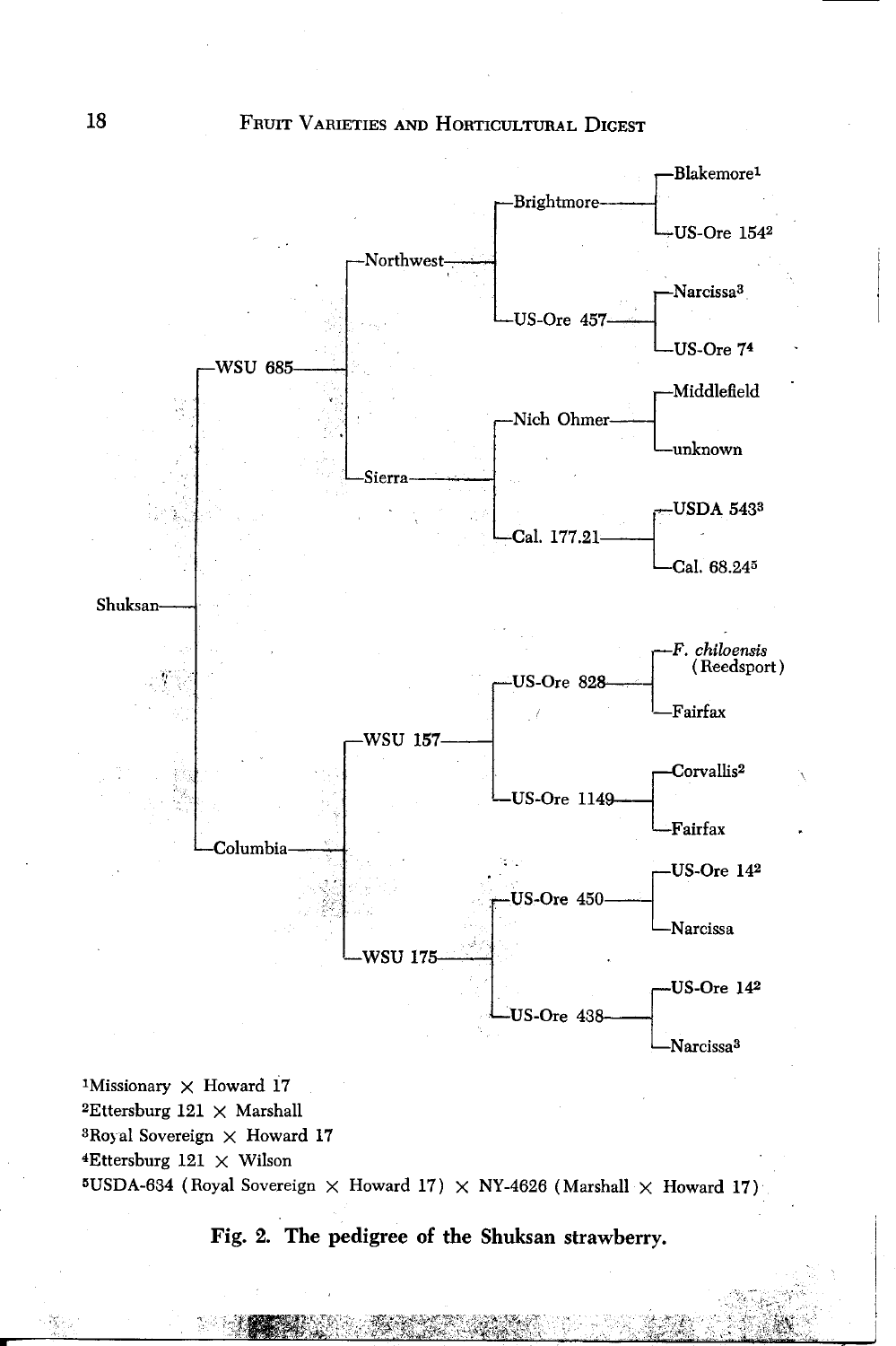|                     |  | Table 1. Parent analysis of the |  |
|---------------------|--|---------------------------------|--|
| Shuksan strawberry. |  |                                 |  |

| Howard 17                 | 18.8% | Ettersburg 121 (Darrow, 1966).       |
|---------------------------|-------|--------------------------------------|
| Ettersburg 121            | 15.6  | In addition to yield trials and proc |
| Marshall                  | 14.1  | essing evaluation at Puyallup, Shuk  |
| Royal Sovereign           | 14.1  | san has been field tested by R. A    |
| Nich Ohmer                | 12.5  | Norton at the Northwestern Wash      |
| Fairfax                   | 12.5  | ington Research and Extension Unit   |
| F. chiloensis (Reedsport) | 6.3   | Mt. Vernon, by P. C. Crandall at the |
| Missionary                | 3.1   | Southwestern Washington Research     |
| Wilson                    | 3.1   | Unit, Vancouver, by R. M. Bullock a  |

The complete pedigree (Fig. 2) shows that Shuksan's parents and sor field trials have been conducted grandparents all originated in the Pa- since 1968 in Washington and Oregon.<br>cific states. The parent analysis Harvest data are presented for mat-<br>(Table 1) shows the importance of ted row and hill system plantings at cific states. The parent analysis Harvest data are presented for mat- (Table 1) shows the importance of ted row and hill system plantings at Howard 17, Ettersburg 121, Marshall Puyallup (Tables 2 and 3) and a matand Royal Soyereign in its early an- ted row planting at Mt. Vernon (Table cestry. The only known source of red 4). Fruit size determinations (the stele resistance in the pedigree is number of berries per pound) were<br>Fragaria chiloensis (Reedsport clone) made at each picking and the average Fragaria chiloensis (Reedsport clone)<br>collected by G. F. Waldo on an Orecollected by G. F. Waldo on an Ore- of all pickings is presented in the Mt.<br>gon beach. However, an unidentified Vernon data (Table 4). At Puvallup.

clone of  $F.$  chiloensis was believed to have been used in the breeding of Ettersburg 121 (Darrow, 1966).

In addition to yield trials and processing evaluation at Puyallup, Shukington Research and Extension Unit, Mt. Vernon, by P. C. Crandall at the-Southwestern Washington Research Unit, Vancouver, by R. M. Bullock at the North Willamette Experiment Sta-Vernon data (Table 4). At Puyallup,

Table 2. Two-year yield, fruit size and fruit rot data for Shuksan and 6 other strawberry cultivars planted in 1966 and maintained in the hill system at Puyallup, Washington.

| <b>Cultivar</b> |                    | 1967                  |                       |                   | 1968                  |                       |
|-----------------|--------------------|-----------------------|-----------------------|-------------------|-----------------------|-----------------------|
|                 | Tons/acre          | Number<br>berries/lb. | %<br><b>Fruit rot</b> | Tons/acre         | Number<br>berries/lb. | %<br><b>Fruit rot</b> |
| Shuksan         | 10.7a <sup>1</sup> | 39a                   | 9a                    | 8.5a              | 64a                   | 13a                   |
| Northwest       | 10.2a              | 61c                   | 17ab                  | 7.2ab             | 72a                   | 37c                   |
| Columbia        | 9.7a               | 74d                   | 11a                   | 7.3ab             | 87b                   | 14a                   |
| Siletz          | 9.7a               | 73d                   | 19b                   | 7.1ab             | 91 b                  | 31 <sub>bc</sub>      |
| Hood            | 7.2 <sub>b</sub>   | 53bc                  | 17ab                  | 5.8 <sub>bc</sub> | 75а                   | 20ab                  |
| Cheam           | 6.0 <sub>bc</sub>  | 48ab                  | 41d                   | 3.4c              | 70a                   | 56d                   |
| Marshall        | 4.6c               | 55bc                  | 28c                   | $\cdots$          | .                     | .                     |

Table 3. Two-year yield, fruit size and fruit rot data for Shuksan, Northwest and Hood strawberry cultivars planted in 1968 and maintained as matted rows at Puyallup, Washington.

|                 |                   | 1969                  |                 |                                                  |           | 1970                  |                        |
|-----------------|-------------------|-----------------------|-----------------|--------------------------------------------------|-----------|-----------------------|------------------------|
| <b>Cultivar</b> | Tons/acre         | Number<br>berries/lb. | %<br>Fruit rot  | $\mathbf{S} \rightarrow \mathbf{S}_{\mathbf{Q}}$ | Tons/acre | Number<br>berries/lb. | ο,<br><b>Fruit rot</b> |
| Shuksan         | 8.5a <sup>1</sup> | 38a                   | 12a             |                                                  | 10.9a     | 51ab                  | 4a                     |
| Northwest       | 7.2ab             | 38a                   | 44c             |                                                  | 10.4a     | 55b                   | 12b                    |
| Hood            | 5.8b              | 37a                   | 27 <sub>b</sub> |                                                  | 10.4a     | 46a                   | 7а                     |

<sup>1</sup>Means within a column sharing the same letter are not significantly different ( $P = .05$ ).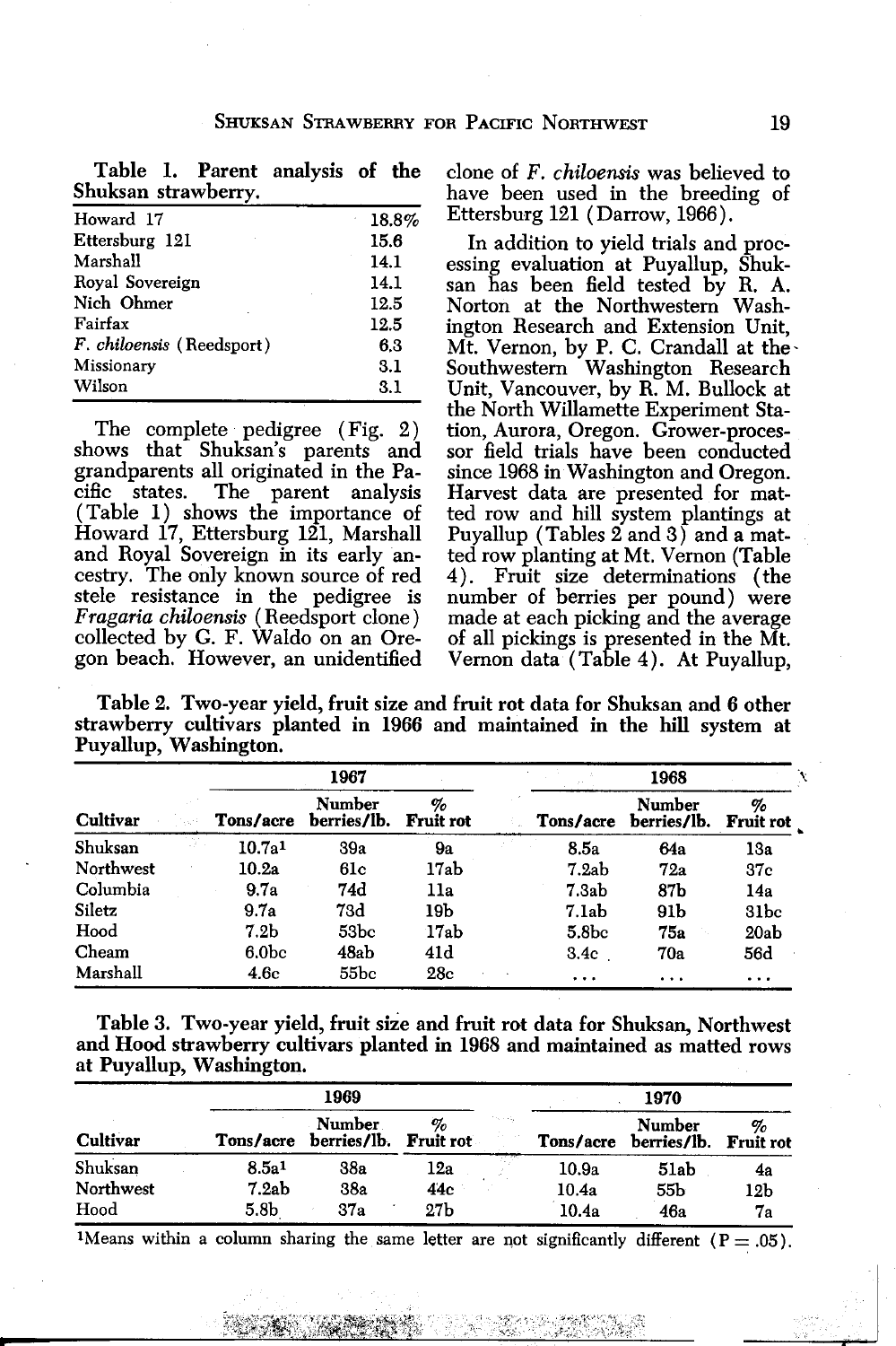|                     |  | Table 1. Parent analysis of the |  |  |
|---------------------|--|---------------------------------|--|--|
| Shuksan strawberry. |  |                                 |  |  |

| Howard 17                        | 18.8% |
|----------------------------------|-------|
| Ettersburg 121                   | 15.6  |
| Marshall                         | 14.1  |
| Royal Sovereign                  | 14.1  |
| Nich Ohmer                       | 12.5  |
| Fairfax                          | 12.5  |
| <i>F. chiloensis</i> (Reedsport) | 6.3   |
| Missionary                       | 3.1   |
| Wilson                           | 3.1   |

The complete pedigree (Fig. 2) shows that Shuksan's parents and grandparents all originated in the Pacific states. The parent analysis (Table 1) shows the importance of Howard 17, Ettersburg 121, Marshall and Royal Soyereign in its early ancestry. The only known source of red stele resistance in the pedigree is Fragaria chiloensis (Reedsport clone) collected by G. F. Waldo on an Oregon beach. However, an unidentified clone of F. chiloensis was believed to have been used in the breeding of Ettersburg 121 ( Darrow, 1966).

In addition to yield trials and processing evaluation at Puyallup, Shuksan has been field tested by R. A. Norton at the Northwestern Washington Research and Extension Unit, Mt. Vernon, by P. C. Crandall at the-Southwestern Washington Research Unit, Vancouver, by R. M. Bullock at the North Willamette Experiment Station, Aurora, Oregon. Grower-processor field trials have been conducted since 1968 in Washington and Oregon. Harvest data are presented for matted row and hill system plantings at Puyallup (Tables 2 and 3) and a matted row planting at Mt. Vernon (Table 4). Fruit size determinations (the number of berries per pound) were made at each picking and the average of all pickings is presented in the Mt. Vernon data (Table 4). At Puyallup,

Table 2. Two-year yield, fruit size and fruit rot data for Shuksan and 6 other strawberry cultivars planted in 1966 and maintained in the hill system at Puyallup, Washington.

|          |                    | 1967                            |      |                   | 1968                            |                  |  |  |  |
|----------|--------------------|---------------------------------|------|-------------------|---------------------------------|------------------|--|--|--|
| Cultivar | Tons/acre          | Number<br>berries/lb. Fruit rot | $\%$ | Tons/acre         | Number<br>berries/lb. Fruit rot | %                |  |  |  |
|          | 10.7a <sup>1</sup> | 39a                             | 9a   | 8.5a              | 64a                             | 13a              |  |  |  |
|          | 10.2a              | 61c                             | 17ab | 7.2ab             | 72a                             | <b>37c</b>       |  |  |  |
|          | 9.7a               | 74d                             | 11a  | 7.3ab             | 87b                             | 14a              |  |  |  |
|          | 9.7a               | 73d                             | 19b  | 7.1ab             | 91 b                            | 31 <sub>bc</sub> |  |  |  |
|          | 7.2 <sub>b</sub>   | 53bc                            | 17ab | 5.8 <sub>bc</sub> | 75а                             | 20ab             |  |  |  |
|          | 6.0 <sub>bc</sub>  | 48ab                            | 41d  | 3.4c              | 70a                             | 56d              |  |  |  |
|          | 4.6c               | 55bc                            | 28c  |                   |                                 |                  |  |  |  |

| Table 3. Two-year yield, fruit size and fruit rot data for Shuksan, Northwest |  |  |
|-------------------------------------------------------------------------------|--|--|
| and Hood strawberry cultivars planted in 1968 and maintained as matted rows   |  |  |
| at Puyallup, Washington.                                                      |  |  |

| Cultivar |                   | 1969                            |                 | 1970      |                                 |     |  |  |
|----------|-------------------|---------------------------------|-----------------|-----------|---------------------------------|-----|--|--|
|          |                   | Number<br>Tons/acre berries/lb. | Fruit rot       | Tons/acre | Number<br>berries/lb. Fruit rot | %   |  |  |
|          | 8.5a <sup>1</sup> | 38a                             | 12a             | 10.9a     | 51ab                            | 4a  |  |  |
|          | 7.2ab             | <b>38a</b>                      | 44c             | 10.4a     | 55b                             | 12b |  |  |
|          | 5.8 <sub>b</sub>  | 37a                             | 27 <sub>b</sub> | 10.4a     | 46a                             | 7а  |  |  |

<sup>1</sup>Means within a column sharing the same letter are not significantly different ( $P = .05$ ).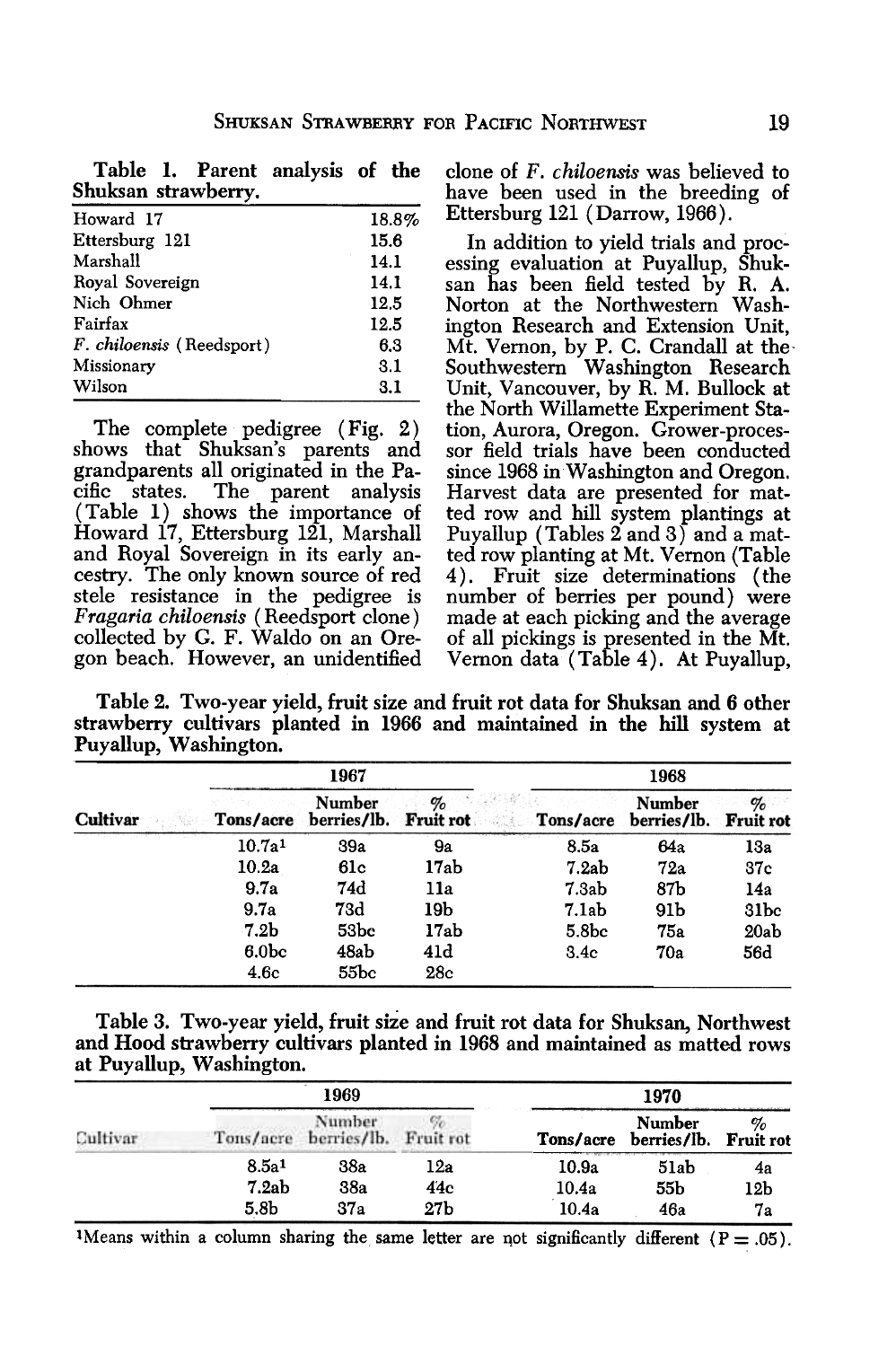average berry weight figures are weighted averages similar to those described by Moore (4). Fruit rot data show the percentage of harvested fruit which was diseased, principally due to Botrytis cineria. Generally, Shuksan was not significantly different from Northwest in yield or berry size. Fruit rot causes serious yield reductions with Northwest if rains occur during harvest. Shuksan, like its pollen parent, Columbia, has consistently shown a high level of resistance to fruit rot (Tables 2, 3 and 4).

Virus tolerance of Shuksan, as measured by uniformity of vigor and plant height in the matted row, has been high in semi-commercial grower trials in Washington and Oregon. At Mt. Vernon, in a variety trial with a uniformly high level of virus infection, Shuksan was as field-tolerant to virus

complexes as Northwest and Cheam, and considerably more tolerant than Hood, Puget Beauty and Marshall.

Shuksan is not as mildew resistant as Hood, Columbia, Puget Beauty, Siletz or Cheam, but is similar to Marshall, and not as susceptible as Northwest.

An important factor contributing to the release of Shuksan is its winter hardiness. In recent years, the Northwest cultivar has been severely damaged by low mid-winter temperatures in the northwest comer of Washington and in adjacent British Columbia. In the test winter of  $1968-69$ ,  $-10\text{·F}$ . caused severe injury to Northwest plants, resulting in negligible regrowth in 1969. In contrast, Shuksan plants showed good growth in 1969, and produced a modest crop (3). Shuksan was comparable in hardiness

Table 4. Two-year yield, fruit size and fruit rot data for Shuksan and 4 other strawberry cultivars planted in 1967 and maintained in a matted row at Mt. Vemon, Washington.

|               |                   | 1968                         |                          |                  | 1969                  |                       |  |  |
|---------------|-------------------|------------------------------|--------------------------|------------------|-----------------------|-----------------------|--|--|
| Cultivar      | Tons/acre         | <b>Number</b><br>berries/lb. | $\%$<br><b>Fruit rot</b> | Tons/acre        | Number<br>berries/lb. | %<br><b>Fruit rot</b> |  |  |
| Shuksan       | 7.4 <sub>b1</sub> | 42a                          | 4.8a                     | 5.7a             | 37a                   | 1.0a                  |  |  |
| Northwest     | 9.9a              | 43a                          | 7.3a                     | 4.5ab            | 40a                   | 0.4a                  |  |  |
| Hood          | 5.6 <sub>bc</sub> | 47a                          | 8.7a                     | 3.4ab            | 43a                   | 1.1a                  |  |  |
| Cheam         | 4.9c              | 46a                          | 23.5b                    | 3.7ab            | 42a                   | 2.7ab                 |  |  |
| Pudget Beauty | 5.2c              | 47a                          | 8.4a                     | 2.7 <sub>b</sub> | 42a                   | 6.6 <sub>b</sub>      |  |  |

<sup>1</sup>Means within a column sharing the same letter are not significantly different ( $P = .05$ ).

Table 5. Subjective taste panel ratings of frozen Shuksan and Hood strawberries in comparison with the Northwest cultivar from 4 Pacific Northwest<br>locations.<sup>1</sup>

|                       |      |   | <b>Flavor</b> |   | Appearance |   | Color |   | <b>Texture</b> |  |
|-----------------------|------|---|---------------|---|------------|---|-------|---|----------------|--|
| 隊団<br><b>Cultivar</b> |      | М |               | М |            | M |       | M |                |  |
| Hood                  | 1965 |   |               |   |            |   |       |   |                |  |
| Shuksan               |      |   |               |   |            |   |       |   |                |  |

1 Portion of a table previously published in the Annual Report of the Oregon Horticultural Society 61:110-113, 1970.

 $3+$ , rated better than Northwest;  $-$ , rated poorer than Northwest.

<sup>2</sup>A-North Willamette Experiment Station, Aurora, Oregon; V-Southwestern Washington Research Unit, Vancouver, Washington; M-Northwestern Washington Research and Exten. sion Unit, Mt. Vernon, Washington; P-Western Washington Research and Extension Center, Puyallup, Washington.